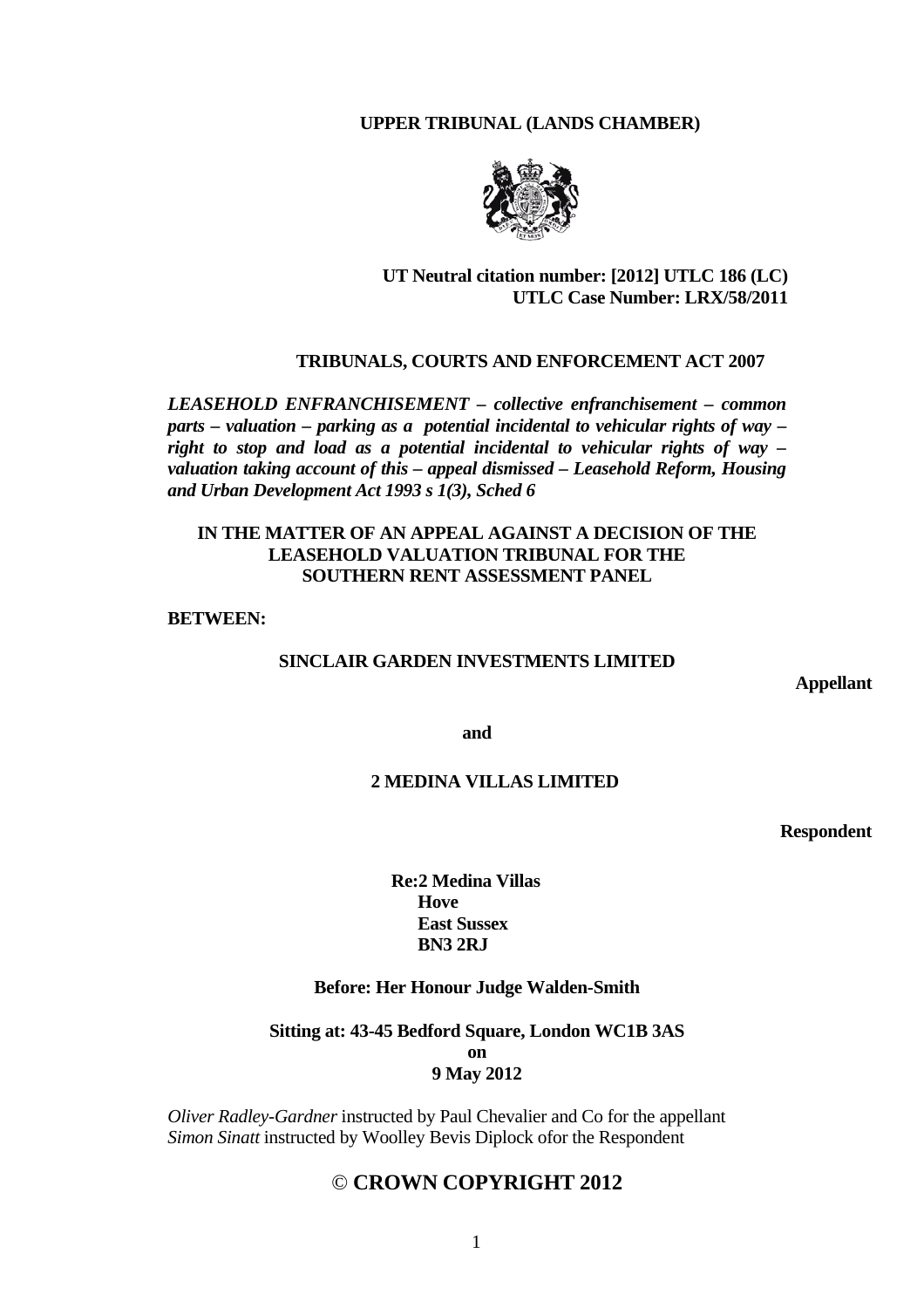The following cases are referred to in this decision:

*Earl of Cadogan v Sportelli* [2007] EWCA Civ 1042 *Gayford v Moffatt* (1868) 4 Ch App 133 *Gillett v Holt* [2001] Ch 210 *Moncrieff & Anr v Jamieson & Ors* [2007] 1 WLR 2620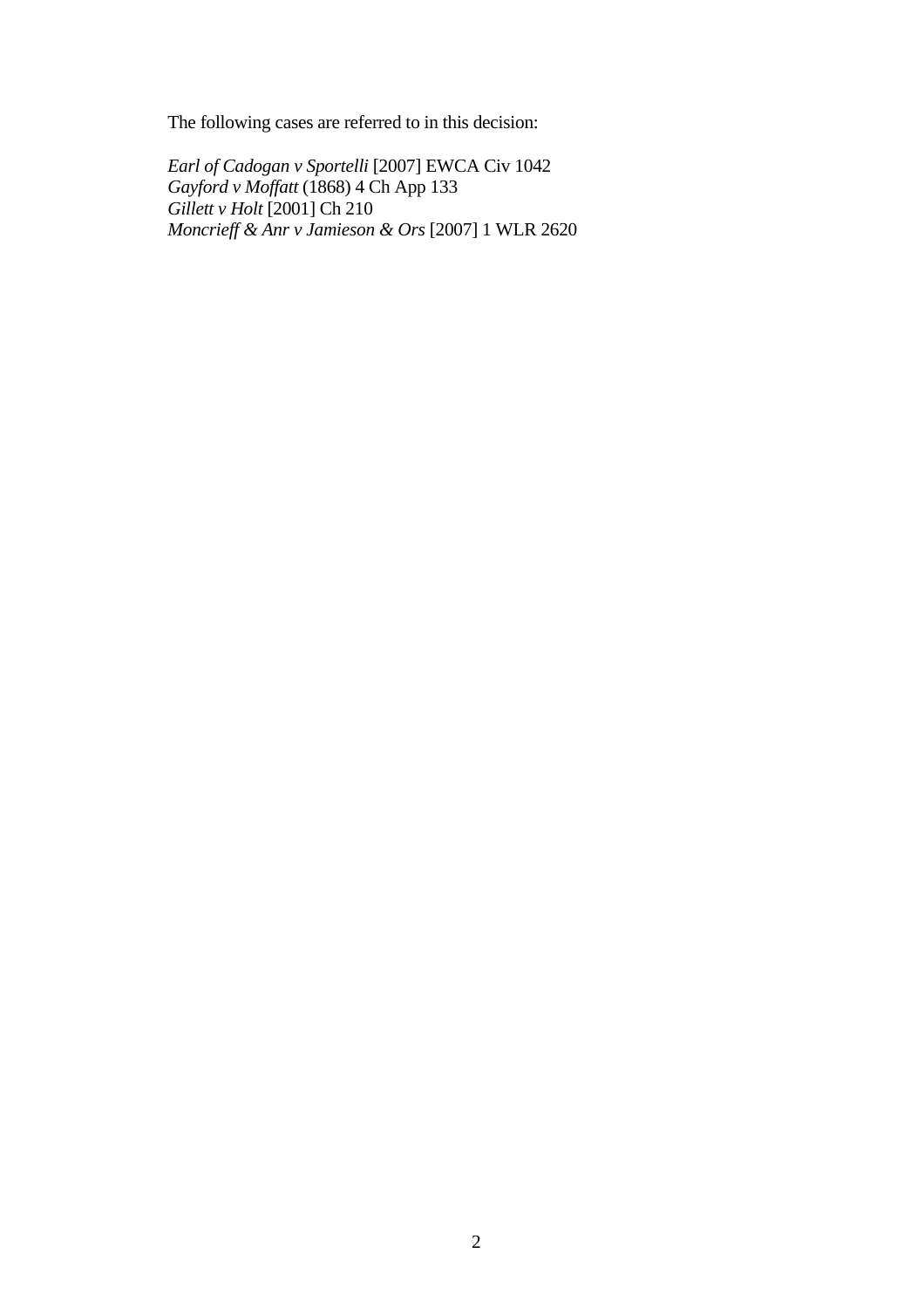## **DECISION**

# **Introduction**

1. This is an appeal by way of review from the decision of the Leasehold Valuation Tribunal ("LVT") for the Southern Rent Assessment Panel dated 14 March 2011. The decision of the LVT arises out of the enfranchisement of premises known as 2 Medina Villas, Hove, East Sussex ("2 Medina Villas").

2. 2 Medina Villas comprises a three-storey semi-detached house constructed in or about 1890, subsequently converted to form six self-contained flats in or about 1973 with two flats on each floor. To the rear and side of the house is a surfaced area and at the rear there are three un-numbered but clearly marked parking spaces. I have had the benefit of having placed before me photographs of the house and the surrounding surfaced area. There is no evidence as to how, why or when those parking spaces were marked out.

3. Access to the six flats is either by way of a door to the side of the house or up the iron staircase to the rear of the house. The parties are agreed that access and egress to the house is not across the parking spaces.

4. The reserved property, which includes the three parking spaces, is set out in the Second Schedule to the Leases and the rights included in the demise are set out in the Fourth Schedule to the Leases.

5. Permission was granted by the LVT with respect to the decision to give the parking land a value of £1150.15 pursuant to the provisions of Schedule 6 to the of the Leasehold Reform, Housing & Urban Development Act 1993 ("the 1993 Act"). .

6. The appellant, Sinclair Gardens Investments (Kensington) Limited, contends that the LVT wrongly interpreted and/or applied the relevant law and further that the LVT took into consideration irrelevant considerations and/or failed to take account of relevant considerations and evidence. The appellant no longer seeks to contend that the point at issue is of potentially wide importance or that there was a procedural defect.

7. The respondent, 2 Medina Villas (Hove) Limited, contends that the LVT correctly interpreted and applied the relevant law and that the LVT took into account all relevant considerations and evidence presented to the LVT.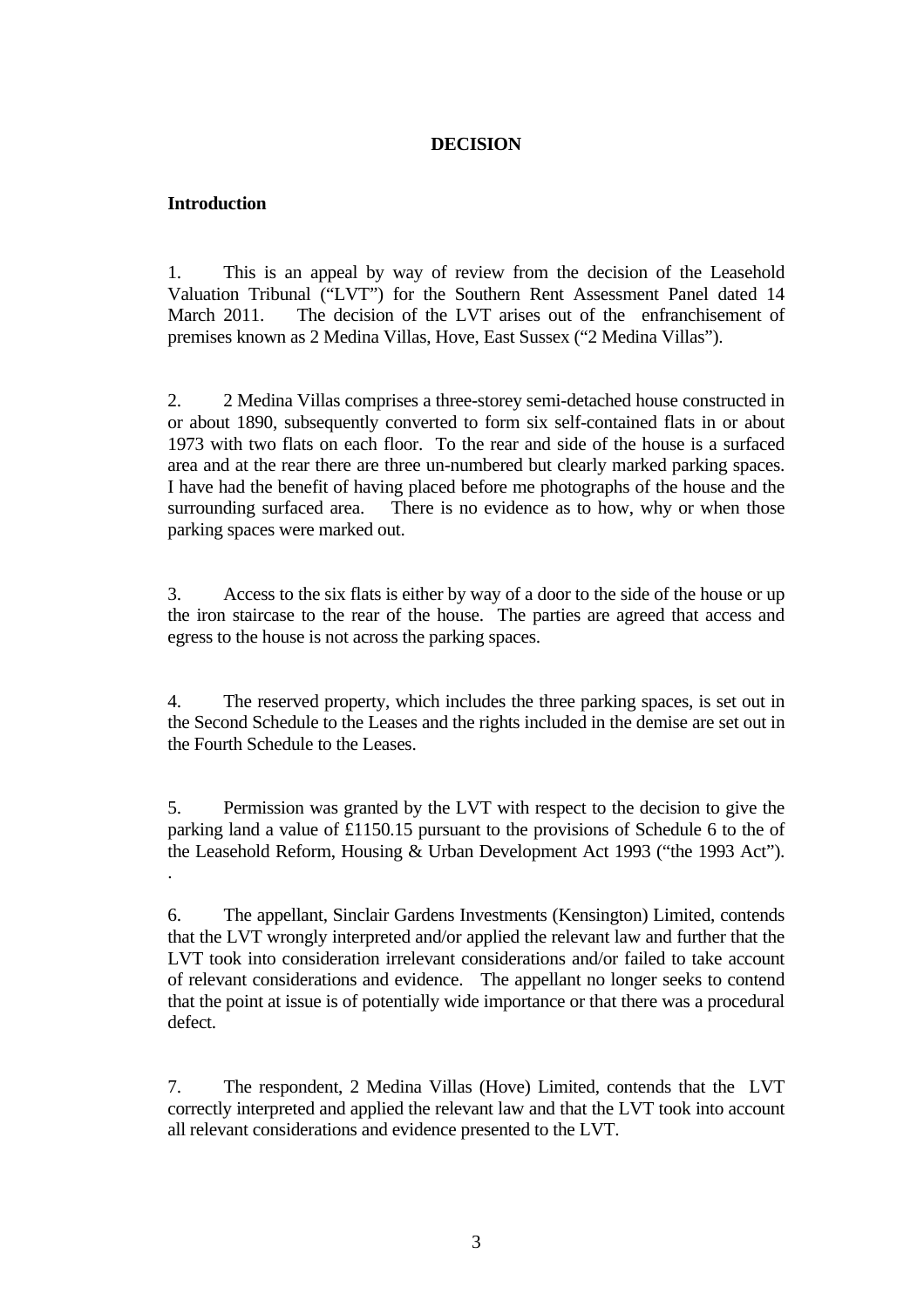8. The issue for determination is whether the LVT erred in its determination that an area of retained land, which has not been demised to any of the leasehold owners of the flats at 2 Medina Villas, did not have an immediate value on the basis that it could not be sold to a third party for the purposes of parking.

# **The Proceedings**

9. The respondent (as applicant to the LVT) served an Initial Notice on 16 March 2010 and Counter Notices were served by the appellant (as respondent to the application) upon the leasehold owners of the six flats on 24 May 2010. An application to determine the price was then made to the LVT by the respondent on 22 October 2010.

10. An application for determination of the terms of acquisition remaining in dispute was made by the respondent on 22 October 2010. Evidence was filed by an expert instructed by the appellant (Mr Thomson BSc (Hons) MRICS) and by an expert instructed by the respondent (Mr Holden FRICS).

11. The experts instructed by the appellant and respondent met together on 10 January 2011. As a result, agreement was reached with respect to capitalisation of ground rent, the flat values and that a relativity of 87.15 per cent should be adopted. A joint experts report dated 11 January 2011 was placed before the LVT.

12. The deferment rate and the value of the additional land remained in dispute.

# **The Decision of the LVT**

13. At the time of the application to the LVT all 6 flats were participating. I was informed that one or two had fallen away by the time the matter came before the LVT on 10 February 2011. A site visit took place on the same day. Counsel who appeared before me , Mr Radley Gardner for the appellant and Mr Sinnatt for the respondent, also appeared before the LVT.

14. The decision of the LVT was promulgated on 14 March 2011.

15. Much of the decision was concerned with the appropriate deferment rate in light of the decision in *Earl of Cadogan v Sportelli* [2007] EWCA Civ 1042 and whether it was appropriate to part from the *Sportelli* deferment rate of 5%. This is not a matter which is subject to appeal and I do not concern myself with it.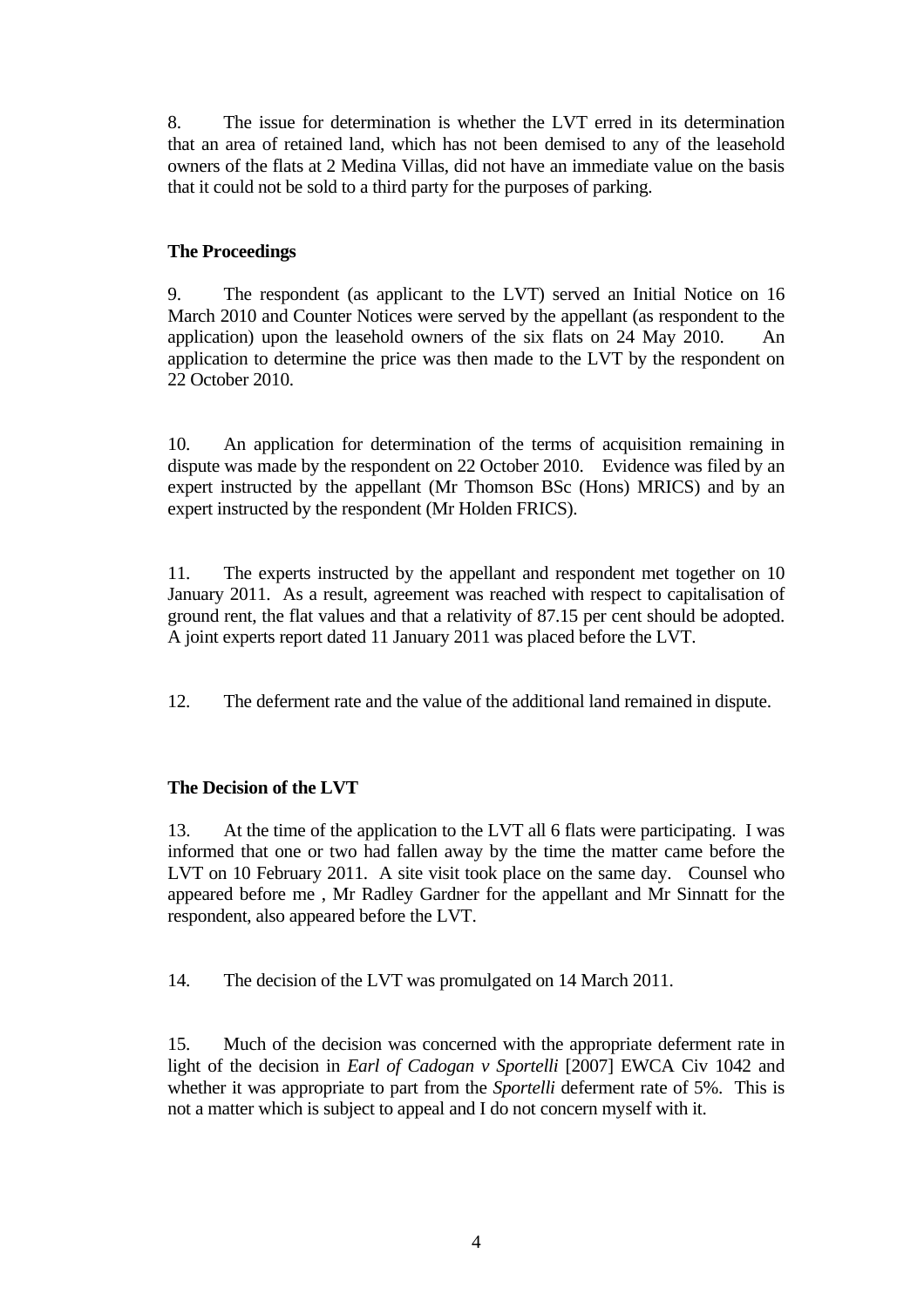16. The issue which is being appealed is the decision of the LVT with respect to the value given to the reserved property, that is the parking land at the rear of the house.

17. It was the respondent's contention before the LVT that the parking land, being the additional freehold land of three parking spaces, should attract a nil or minimal additional value. The respondent contended that the parking spaces at the rear of the property were in fact used by the leasehold owners of the flats on a "first come first served basis", albeit such use was contrary to the terms of their leases, and the respondent contended that they could not be sold to a third party and that is why they should not attract a value.

18. The appellant contended that the three parking spaces are capable of being sold with immediate effect so that they should be given a substantial immediate value.

19. The appellant and respondent agree that, subject to the argument as to whether the value should be deferred, the value of the parking land is £24,000 (£8,000 per parking space).

20. The LVT concluded that the value of £24,000 for the reserved property should be deferred for the remainder of the unexpired term at a rate of 5% to provide a valuation of £1,150.15.

21. The basis of that conclusion appears to be contained within paragraphs 22 to 24 and 30 of the decision which is (in summary) that, despite the provisions of the lease prohibiting any vehicle being left on the reserved property and the lease only providing for rights of access and egress over the reserved property and the right of common use with the tenants and occupiers of all the flats in the building:

"Although the Tribunal heard no specific evidence on the point, it did not accept [counsel]'s submission that the tenants had no legal right to park on the reserved property and that the Respondent[appellant] could prevent this from continuing as being prima facie correct. It is highly arguable that the tenants may have acquired a prescriptive right to park on the reserved property given the long usage over time and, possibly, the Respondent [appellant] would be estopped from asserting that they had no right to do so under the terms of their leases. It follows from this that the entitlement of the Respondent [appellant] to grant rights to park to other third parties would be limited or non-existent. The additional value, therefore, of the ability to park on the reserved property accrues to the tenants."

As a consequence of that conclusion, the LVT determined that the value of £24,000 ought to be deferred for the remainder of the unexpired term at a rate of 5% to provide a valuation of £1,150.15.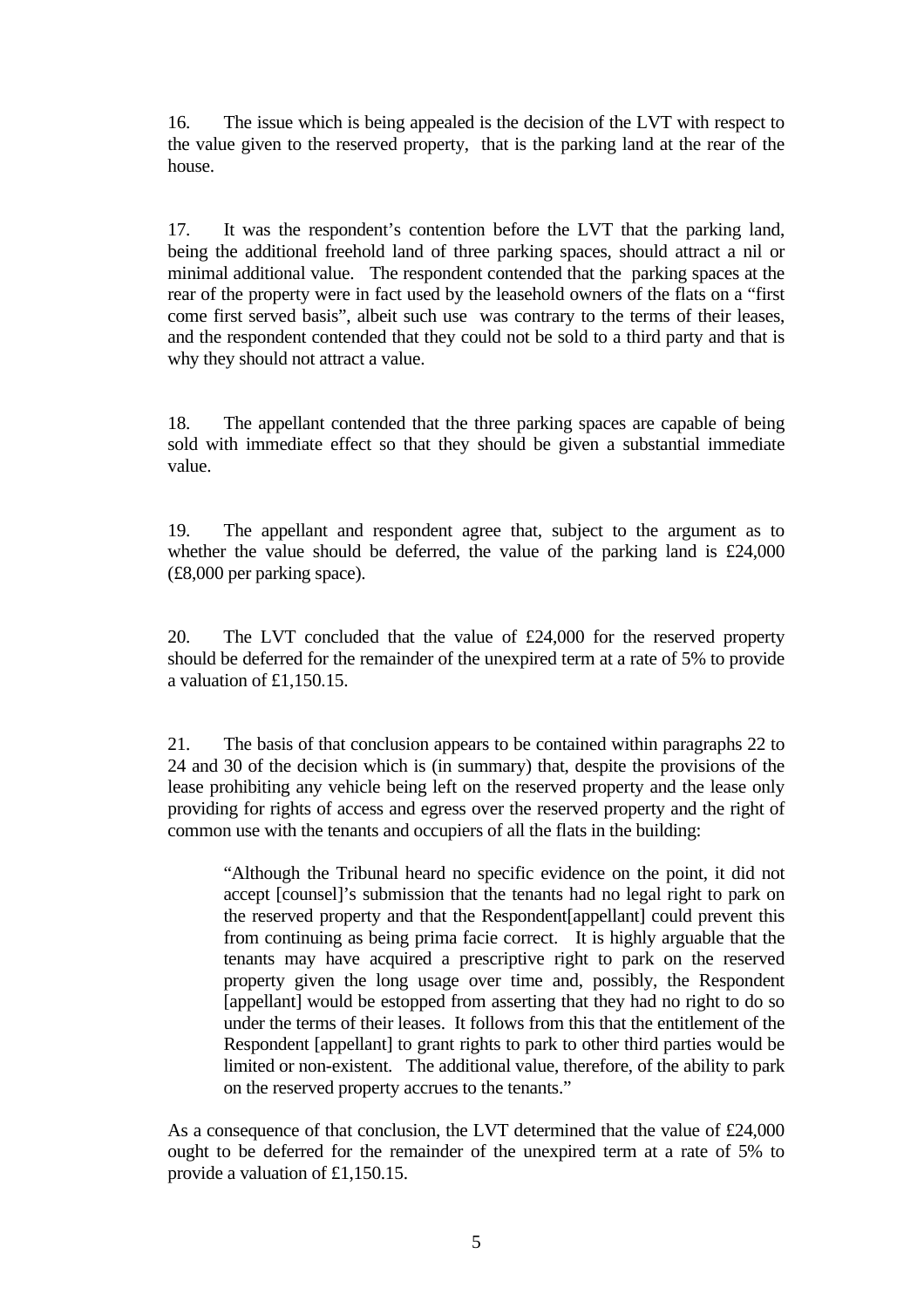## **The Contentions of the Parties with respect to the LVT Decision**

22. The appellant contends that the LVT was wrong to defer the value of the parking land as it did.

23. The basis upon which the LVT came to the conclusion that the tenants had a legal right to park was that it was "highly arguable" that a prescriptive right had arisen, alternatively that the appellant would be estopped from asserting that the tenants had no right to do so under the terms of their leases and therefore "it follows" that the right to park during the lease term had already accrued to the tenants. The appellant contends that the LVT was wrong to come to such a conclusion and that it relied upon the principles of prescriptive rights and/or estoppel without having any consideration or analysis of what is required for such a right to accrue.

24. The Lease itself expressly provides, amongst other things, that the lessee has "the right in common with the Lessor the tenants and occupiers of all other Flats and all others having the like right to use for purpose only of access to and egress from the Premises (but not further or otherwise) all such parts of the Reserved Property as afford access thereto" (paragraph 1 of the Fourth Schedule); and "the right to use in common with the tenants and occupiers of all other flats and their visitors the grounds paths and forecourts forming part of the Reserved Property subject to such reasonable rules and regulations for the common enjoyment thereof as may from time to time be prescribed by the Lessor" (paragraph 5 of the Fourth Schedule); but that, pursuant to the provisions of paragraph  $2(15)$  and paragraph 11 of the Sixth Schedule, each lessee covenanted that "no vehicles shall be left upon any part of the reserved property".

25. The leases thereby prohibit any right to park and paragraph 11 of Schedule 6 expressly prohibits the right to leave cars on the reserved property. The respondent accepts that the terms of the leases prohibits the right to park on the reserved land but disputes the narrow construction given by the appellant to the prohibition that "no vehicles shall be left"; I will come to this point in due course.

26. The respondent contends that the LVT did not find that the tenants had a right to park or that such a right to park arose by virtue of either an estoppel or by prescription.

27. I do not accept that the respondent's contention is correct on this point. In paragraph 24 of the decision, the LVT clearly stated that it did not accept the submissions put forward by counsel for the appellant that the tenants had no legal right to park on the reserved property and nor did it accept as correct that the appellant could prevent from continuing the parking that had been allowed to take place. The LVT, having raised the issue that the tenants "may have acquired a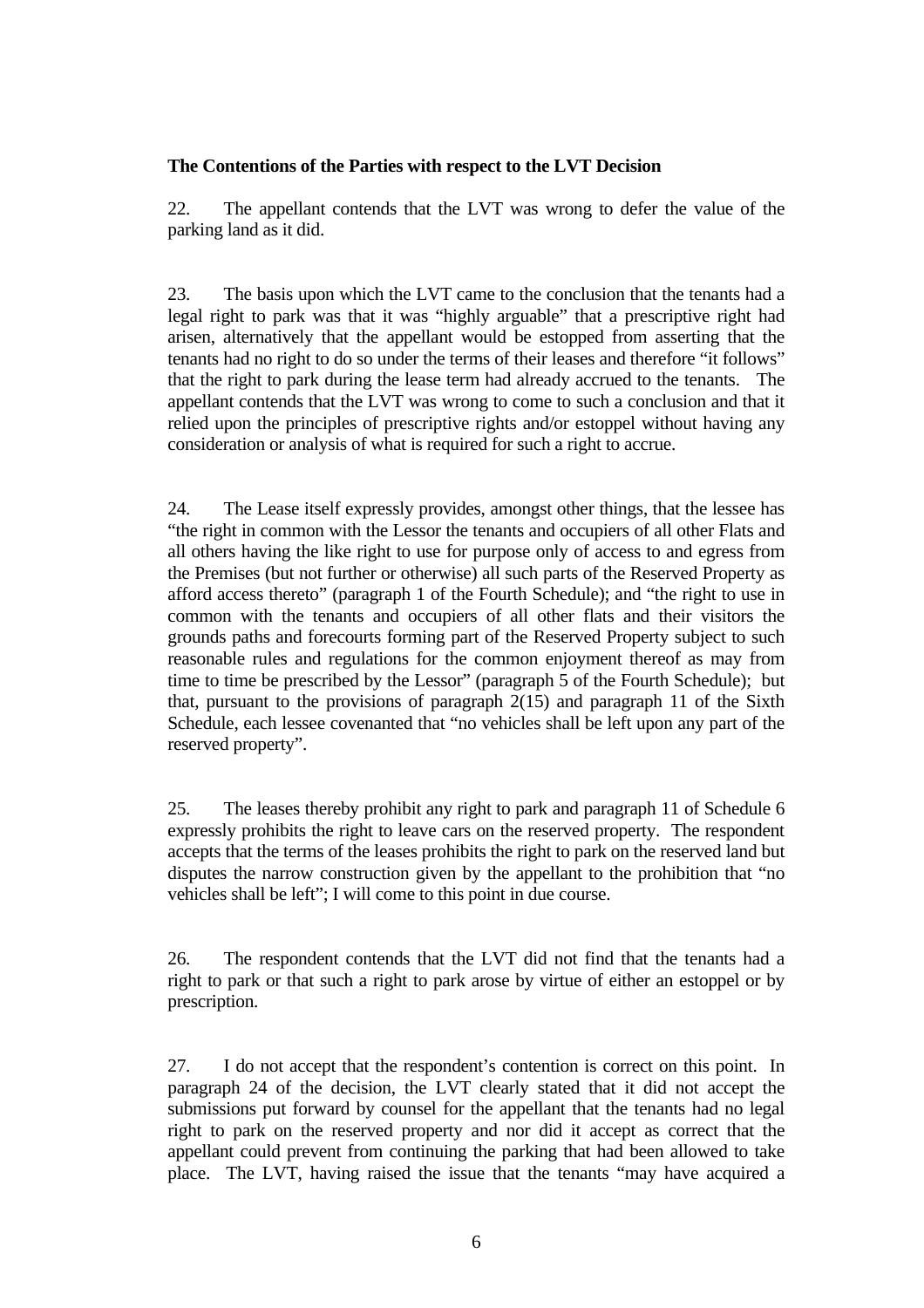prescriptive right" and that the appellant "possibly" would be estopped from asserting that the tenants had no right to park, then went on to say that "it follows from this". As I raised with counsel for the respondent in the course of oral submissions, the only matters that the LVT could be referring to when stating "it follows from this" were prescription and estoppel.

28. The respondent does not seek to contend that a right to park could have arisen by reason of prescription or estoppel. The respondent is correct to do so as the conclusions reached by the LVT were expressly without "specific evidence" to support such conclusion and were wrong in law.

29. The lack of evidence to support such findings is fatal to reaching such a conclusion and the parties were given no opportunity to consider or test any evidence that the LVT may have thought was potentially available.

30. Further, as a matter of law a tenant cannot prescribe against his own landlord: *Gayford v Moffatt* (1868) 4 Ch App 133, per Lord Cairns LC; and in order for there to be an estoppel it is necessary for there to be a representation that is relied upon to the detriment of the party seeking the estoppel: *Gillett v Holt* [2001] Ch 210 per Robert Walker LJ (as he then was). In this matter, not only was there a lack of any evidence of a representation by the appellant relied upon by the respondent but, even if there were such a representation, there could be no estoppel as contrary to there being a detriment, the provision of parking spaces when parking was expressly prohibited by the terms of the leases, was a benefit not a detriment.

31. The decision of the LVT cannot, therefore, be upheld on the basis of what is set out in paragraph 24 of the decision.

32. The respondent contends that there are other grounds for upholding the decision of the LVT from a construction of the lease itself and that the grant of parking rights by the appellant to third parties would interfere with the rights of the respondent under the terms of the lease so that the reserved property does not have an immediate value.

# **The Rights under the Lease**

33. The respondent contends that the appellant is not able to achieve any value from the reserved property as a result of the rights already conferred upon the tenants by virtue of the terms of the leases.

34. The respondent accepts that by virtue of the express prohibition contained in paragraph 11 of the Sixth Schedule to the Lease that *"no vehicles shall be left on any*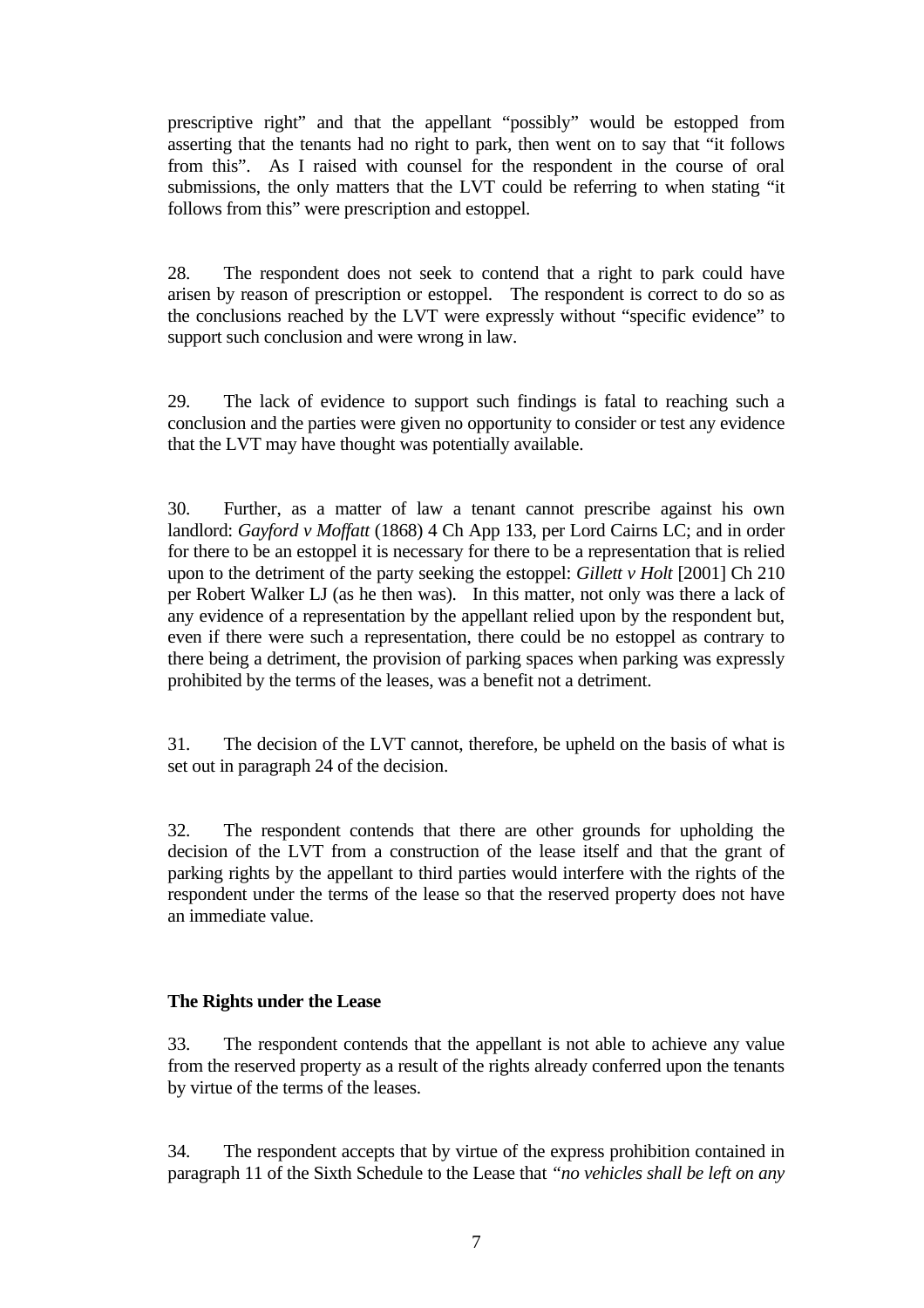*part of the reserved property"* the tenants have no right to park and the respondent does not seek to contend that the right of access and egress conferred by paragraph 1 of the Fourth Schedule to the Lease, a right granted *"in common with the Lessor the tenants and occupiers of all other Flats and all others having the like right…"*creates a right to park.

35. The respondent's case is that the only potential value of the reserved property is if it were let as parking spaces, it having no development value, and that the terms of the lease mean that if the reserved property were sold or let as parking spaces that would interfere with the rights conferred to the tenant by virtue of the provisions of the lease. The respondent contends that, as a consequence, the reserved property has no immediate value and would have no value until such time (in a no Act world) the lease comes to an end.

36. It is the respondent's submission that the right of access and egress conferred by paragraph 1 of the Fourth Schedule is not limited to pedestrian access and includes vehicular access and gives the tenants a right of way over all the reserved property including the parking spaces which have, as a matter of fact, allowed three cars to be parked at the rear of the house. Selling, or letting, the parking spaces to a third party would, it is said by the respondent, interfere with the rights of access and egress which includes a right to stop to load and unload. The respondent further contends that the right conferred by paragraph 5 of the Fourth Schedule is a right to "use in common with the tenants and occupiers of all other Flats and their visitors the grounds paths and forecourts forming part of the Reserved Property subject to such reasonable rules and regulations for the common enjoyment therefore as may from time to time be prescribed by the Lessor". This provision, it is said by the Respondent, does not restrict the right of use to "access and egress" so that the lessees are entitled to use the parking spaces which cannot be sold or let to third parties.

37. In *Gale on Easements* (18th Ed.) at paragraph 9-106, the authors state as follows:

"The grant of a right to "pass and repass" does not per se include a right to park; neither does a "right of access". It was, however, held in *Bulstrode v Lambert* [1953] 1 WLR 1064 that a right to pass and repass over a cul-de-sac for the purpose of obtaining access to an auction mart implied the further right to halt vehicles in the cul-de-sac for so long as might be necessary for the purpose of loading or unloading, because such a right was necessary for the enjoyment of the right reserved. It has been argued that this principle would entitle the tenants of a block of flats to park overnight on the basis that the tenants could not substantially enjoy their tenancies without the right to park, but that seems unsustainable. A right to stop to load and unload would not be implied where there is no necessity to do so to enjoy the right of access granted, as where, for example there is an adequate loading or parking area on the dominant land."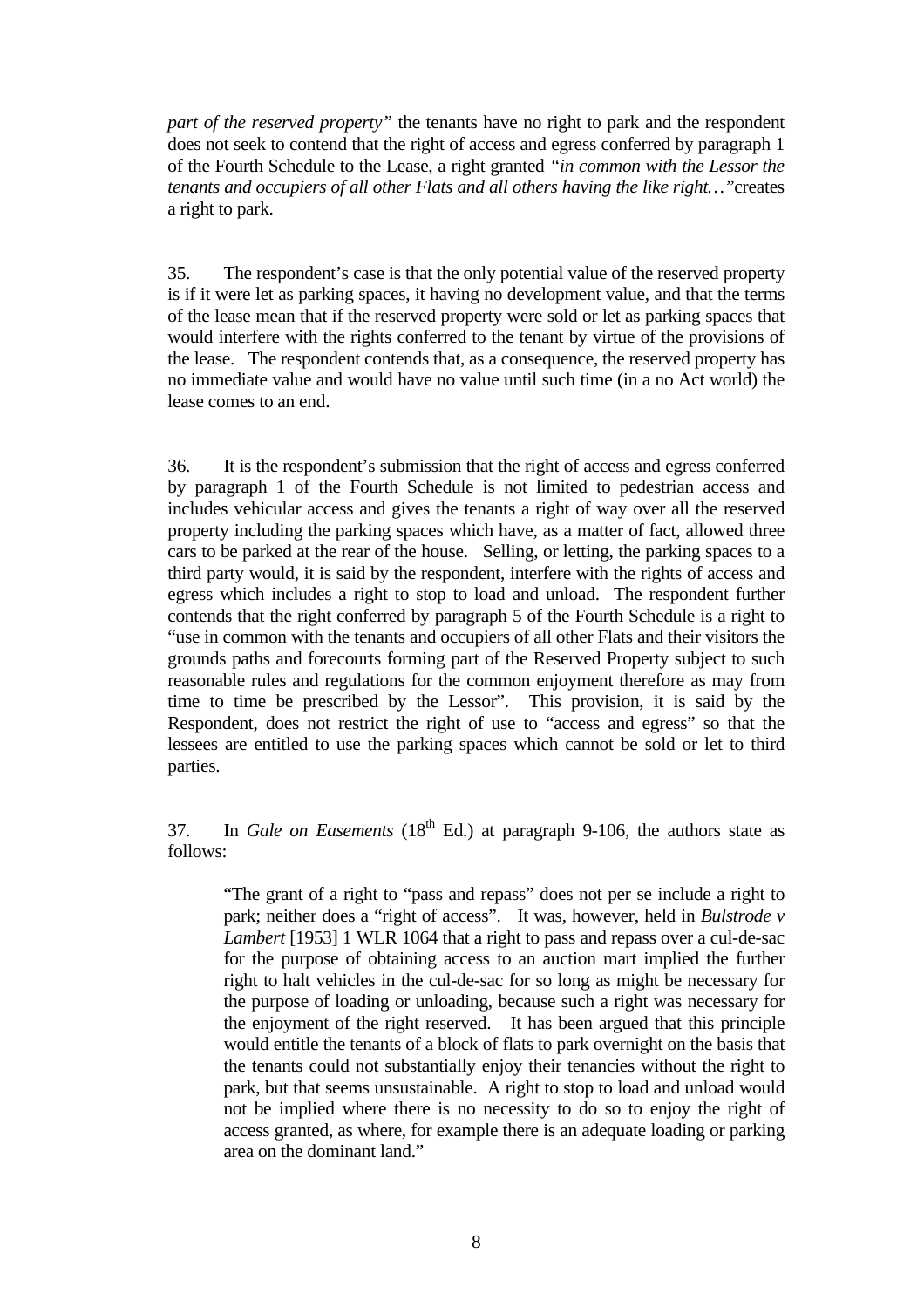38. In *Moncrieff & Anr v Jamieson & Ors* [2007] 1 WLR 2620, the House of Lords held that in "the particular and unusual circumstances" of that particular case, and in view of the great inconvenience that would be suffered if there was no parking on the servient tenement" an ancillary right to park vehicles, so far as reasonably incident to the enjoyment of the dominant tenement was established. *Moncrieff* is an exceptional case. The dominant tenement consisted of land with a dwelling house lying on the seashore from which it rose steeply with a stairway to a boundary fence. The gate in that boundary fence provided the only landward access to the property and vehicles could not be driven on to any part of it but a grant of a right of way, both vehicular and pedestrian, had been made in 1973 along a strip of land which was wide enough, where it abutted the dominant tenement, to turn and park. Lord Neuberger set out the exceptional features of the case, including that it must have been known when granting the pedestrian and vehicular right of way over the servient tenement that it would not have been physically possible for vehicles to obtain access to, let alone stop turn or park, on the dominant land itself and that, given the narrowness of the way, if there was no right to park then the vehicular right of way would be illusory as access would have to be achieved by foot. Consequently, he held that the right of way could not be enjoyed without there being a right to park and so, in the exceptional circumstances of that case, a right to park was included as a necessary ancillary of the right of way.

39. The argument the respondent runs is that the parking spaces are necessary for the purpose of enabling the tenants to stop, load and unload their vehicles. The right to access and egress is not limited to pedestrian access and includes vehicular access and that if that vehicular access is to have any meaning then it is a necessary incident of the right granted to access and egress over the reserved property with, or without, vehicles that it must be possible to stop the vehicle and then load or unload the vehicle, with goods or passengers, before moving off. The prohibition in the lease is that the vehicle is not to be "left"; there is no prohibition that the vehicle cannot ever stop on the reserved property.

40. The respondent contends that if correct on that submission, and that it is a necessary incident of the right to access and egress the property over the reserved property by vehicles that those vehicles can stop for the purpose of being loaded and unloaded (albeit not left) that the sale or letting of the parking spaces for the purpose of parking would result in an interference with the rights already granted to the leaseholders as that land could no longer be used for stopping and unloading and loading or used as a turning circle for vehicles. The respondent also points to the right contained in paragraph 5 of the Fourth Schedule as establishing that there is a wider right to use the area in common with others. The respondent accepts that the parking that currently takes place on those spaces, on a "first come first served" basis, is not a right pursuant to the terms of the lease and that it is tolerated both by the leaseholder and the other lessees.

41. The appellant responds to that argument, which is not an argument upon which the LVT reached its decision, by setting out that the lease expressly prohibits the tenants from having a right to leave cars on the reserved property and that the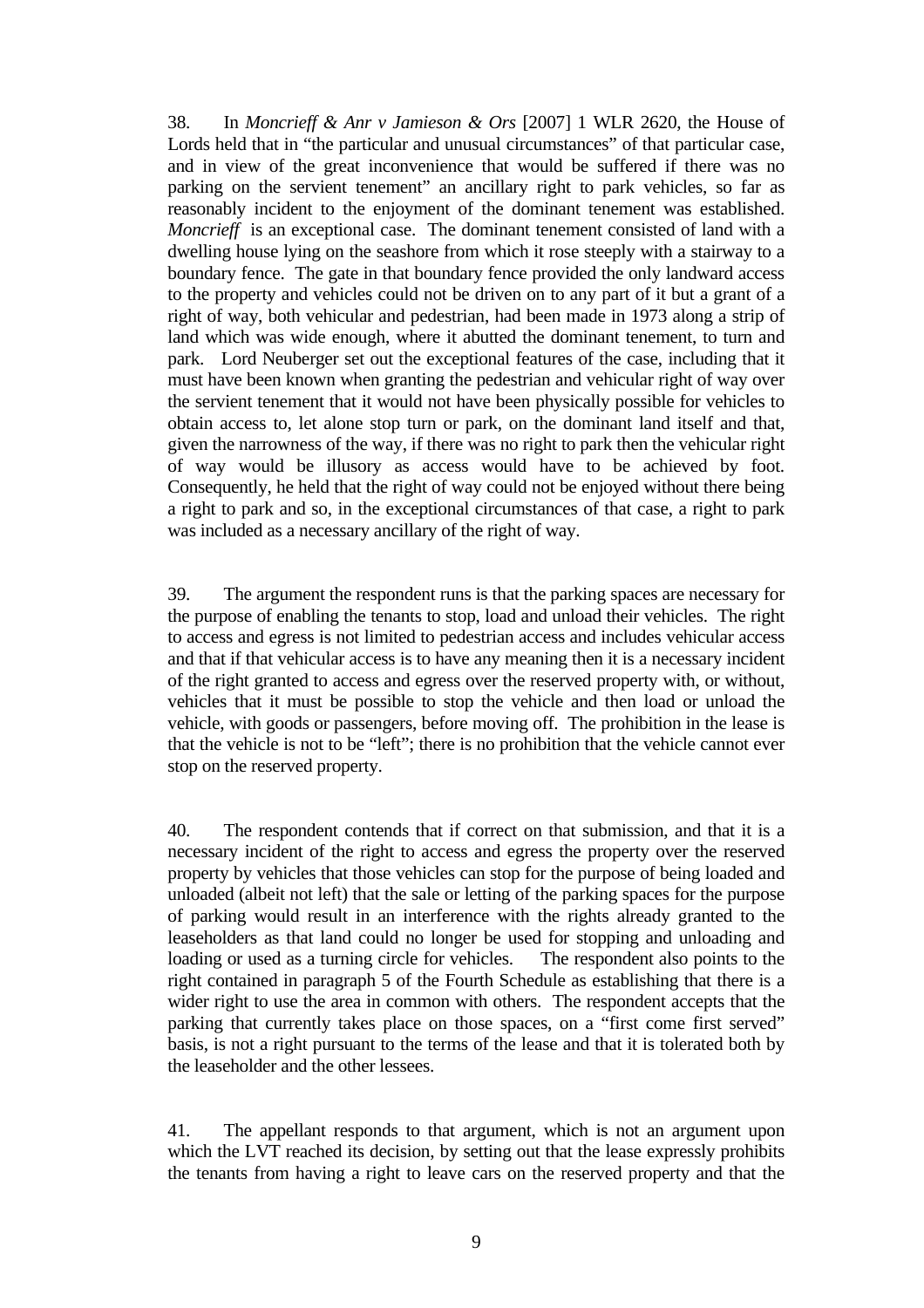sale of the parking spaces on the reserved land would not lead to any interference with the rights of the lessees under the terms of the leases as the right of access and egress is to the premises *"(but not further or otherwise")* and is restricted to such parts of the *"Reserved Property as afford access thereto".* The appellant further responds to the argument that paragraph 5 of the Fourth Schedule gives the lessee further and greater rights to use the parking spaces, by setting out that the rights in common are subject to "reasonable rules and regulations".

42. I do not have before me any evidence from the respondent to support the contention that use of the parking spaces interferes with the right to access and egress to the premises. There is no evidence that a car using the surfaced area comprising the reserved premises would need to back out onto the highway in order to exit if the car parking spaces were occupied and there is no evidence that any tenant needs to travel over the parking spaces to have access to or egress from their premises. On the contrary, the evidence available (namely the photographs in the bundle) show that the parking spaces are not needed to access or egress the premises and that there is sufficient room at the rear of the house for cars to turn even with vehicles parked. The tenants of the premises have tolerated the parking spaces being used for parking without complaining that their rights of access and egress have been interfered with. The appellant has also not provided any witness evidence with respect to the use of the parking space and how that can interfere with the right of access and egress (paragraph 1 of the Fourth Schedule) and the right to use in common the grounds paths and forecourts forming part of the reserved property (paragraph 5 of the Fourth Schedule).

## **Conclusion**

43. The determination of the LVT contained in paragraph 24 of the decision that the tenants "may have" acquired a prescriptive right or that the landlord "would be estopped" is not a conclusion that the LVT could properly have reached in law or on the basis of the evidence before them. The LVT acknowledged that it had heard "no specific evidence" on these points and it is clear that the law does not support the contention that there could either be a prescriptive right or an estoppel.

44. In my judgment, the decision of the LVT that the parking spaces did not have an immediate value was correct by implication from the rights granted to the lessees pursuant to the Fourth Schedule of the Lease, in particular paragraphs 1 and 5. There is no implied right to park both because of the express prohibition contained in paragraph 11 of the Sixth Schedule to the Lease but also because this case does not have any of the exceptional features of a case such as *Moncrieff.* However, the right of access and egress includes a vehicular right of way and by paragraph 5 of the Fourth Schedule every tenant has the right to use "in common" with the tenants and occupiers of the other flats "the grounds paths and forecourts forming part of the Reserved Property subject to such reasonable rules and regulations for the common enjoyment thereof as may from time to time be prescribed by the Lessor". There are